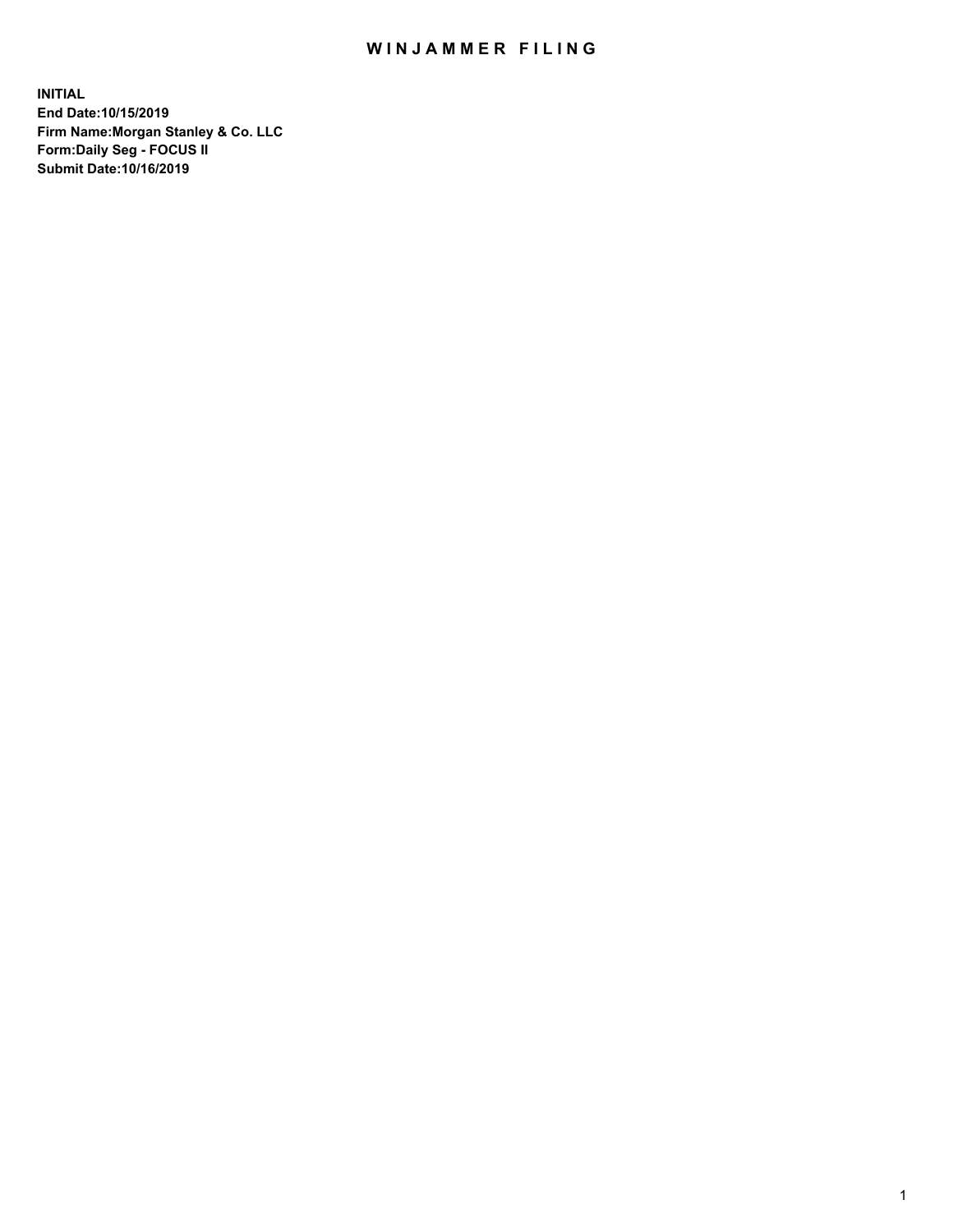**INITIAL End Date:10/15/2019 Firm Name:Morgan Stanley & Co. LLC Form:Daily Seg - FOCUS II Submit Date:10/16/2019 Daily Segregation - Cover Page**

| Name of Company                                                                                                                                                                                                                                                                                                                | Morgan Stanley & Co. LLC                               |
|--------------------------------------------------------------------------------------------------------------------------------------------------------------------------------------------------------------------------------------------------------------------------------------------------------------------------------|--------------------------------------------------------|
| <b>Contact Name</b>                                                                                                                                                                                                                                                                                                            | <b>Ikram Shah</b>                                      |
| <b>Contact Phone Number</b>                                                                                                                                                                                                                                                                                                    | 212-276-0963                                           |
| <b>Contact Email Address</b>                                                                                                                                                                                                                                                                                                   | Ikram.shah@morganstanley.com                           |
| FCM's Customer Segregated Funds Residual Interest Target (choose one):<br>a. Minimum dollar amount: : or<br>b. Minimum percentage of customer segregated funds required:% ; or<br>c. Dollar amount range between: and; or<br>d. Percentage range of customer segregated funds required between:% and%.                         | 235,000,000<br><u>0</u><br>0 <sub>0</sub><br><u>00</u> |
| FCM's Customer Secured Amount Funds Residual Interest Target (choose one):<br>a. Minimum dollar amount: ; or<br>b. Minimum percentage of customer secured funds required:% ; or<br>c. Dollar amount range between: and; or<br>d. Percentage range of customer secured funds required between:% and%.                           | 140,000,000<br><u>0</u><br><u>00</u><br>0 <sub>0</sub> |
| FCM's Cleared Swaps Customer Collateral Residual Interest Target (choose one):<br>a. Minimum dollar amount: ; or<br>b. Minimum percentage of cleared swaps customer collateral required:% ; or<br>c. Dollar amount range between: and; or<br>d. Percentage range of cleared swaps customer collateral required between:% and%. | 92,000,000<br><u>0</u><br><u>00</u><br>0 <sub>0</sub>  |

Attach supporting documents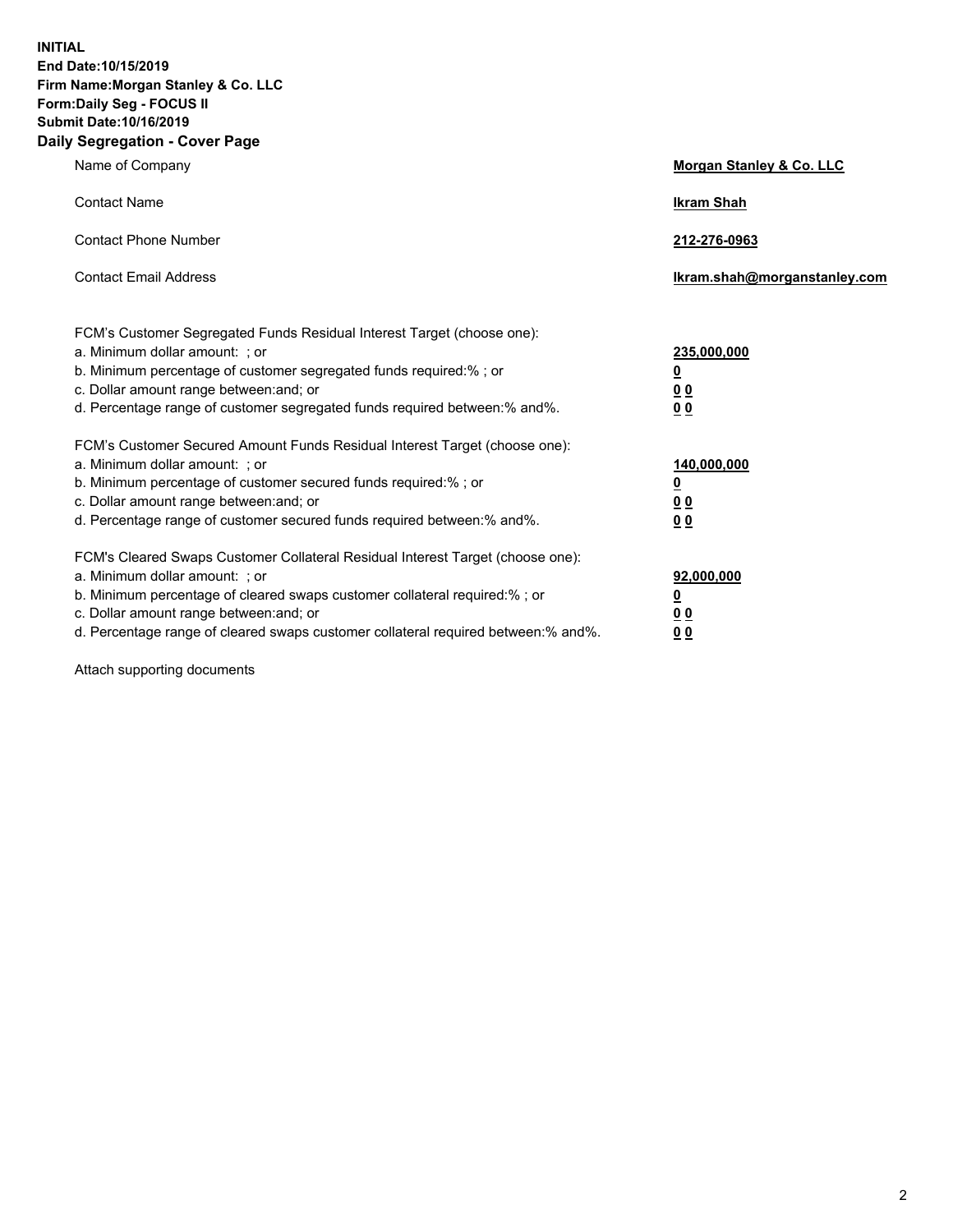## **INITIAL End Date:10/15/2019 Firm Name:Morgan Stanley & Co. LLC Form:Daily Seg - FOCUS II Submit Date:10/16/2019**

## **Daily Segregation - Secured Amounts**

Foreign Futures and Foreign Options Secured Amounts Amount required to be set aside pursuant to law, rule or regulation of a foreign government or a rule of a self-regulatory organization authorized thereunder 1. Net ledger balance - Foreign Futures and Foreign Option Trading - All Customers A. Cash **2,972,708,145** [7315] B. Securities (at market) **2,224,910,526** [7317] 2. Net unrealized profit (loss) in open futures contracts traded on a foreign board of trade **105,530,096** [7325] 3. Exchange traded options a. Market value of open option contracts purchased on a foreign board of trade **29,420,499** [7335] b. Market value of open contracts granted (sold) on a foreign board of trade **-28,707,690** [7337] 4. Net equity (deficit) (add lines 1. 2. and 3.) **5,303,861,576** [7345] 5. Account liquidating to a deficit and account with a debit balances - gross amount **68,869,584** [7351] Less: amount offset by customer owned securities **-65,652,821** [7352] **3,216,763** 6. Amount required to be set aside as the secured amount - Net Liquidating Equity Method (add lines 4 and 5) 7. Greater of amount required to be set aside pursuant to foreign jurisdiction (above) or line 6. FUNDS DEPOSITED IN SEPARATE REGULATION 30.7 ACCOUNTS 1. Cash in banks A. Banks located in the United States **197,597,015** [7500] B. Other banks qualified under Regulation 30.7 **550,648,585** [7520] **748,245,600** 2. Securities A. In safekeeping with banks located in the United States **657,088,814** [7540] B. In safekeeping with other banks qualified under Regulation 30.7 **0** [7560] **657,088,814** [7570] 3. Equities with registered futures commission merchants A. Cash **9,406,620** [7580] B. Securities **0** [7590] C. Unrealized gain (loss) on open futures contracts **275,303** [7600] D. Value of long option contracts **0** [7610] E. Value of short option contracts **0** [7615] **9,681,923** [7620] 4. Amounts held by clearing organizations of foreign boards of trade A. Cash **0** [7640] B. Securities **0** [7650] C. Amount due to (from) clearing organization - daily variation **0** [7660] D. Value of long option contracts **0** [7670] E. Value of short option contracts **0** [7675] **0** [7680] 5. Amounts held by members of foreign boards of trade A. Cash **2,408,361,013** [7700] B. Securities **1,567,821,712** [7710] C. Unrealized gain (loss) on open futures contracts **105,254,793** [7720]

- D. Value of long option contracts **29,420,499** [7730]
- 
- 6. Amounts with other depositories designated by a foreign board of trade **0** [7760]
- 7. Segregated funds on hand **0** [7765]
- 8. Total funds in separate section 30.7 accounts **5,497,166,664** [7770]
- 9. Excess (deficiency) Set Aside for Secured Amount (subtract line 7 Secured Statement Page 1 from Line 8)
- 10. Management Target Amount for Excess funds in separate section 30.7 accounts **140,000,000** [7780]
- 11. Excess (deficiency) funds in separate 30.7 accounts over (under) Management Target **50,088,325** [7785]

**0** [7305]

[7354] **5,307,078,339** [7355]

**5,307,078,339** [7360]

[7530]

 E. Value of short option contracts **-28,707,690** [7735] **4,082,150,327** [7740] **190,088,325** [7380]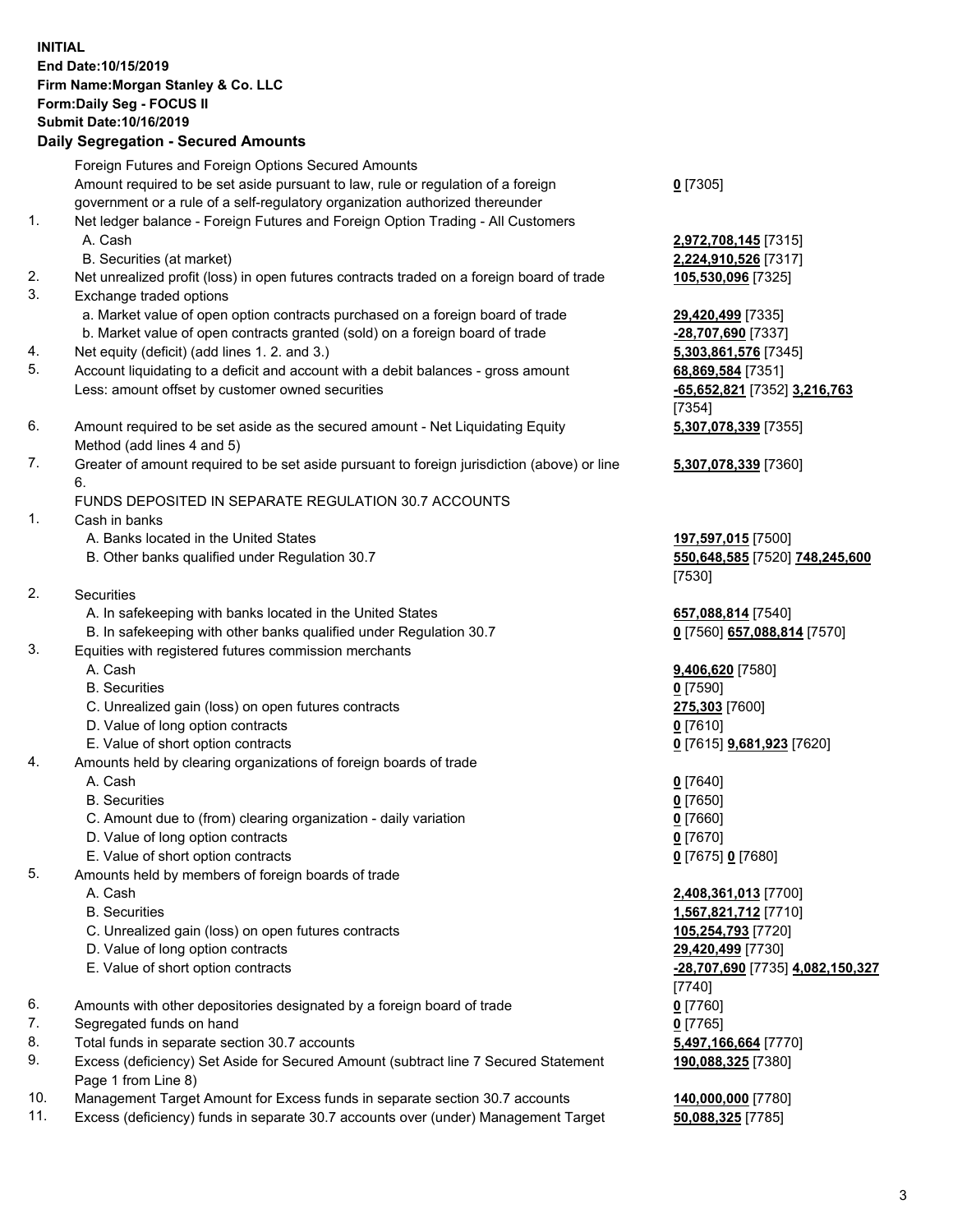|     | <b>INITIAL</b><br>End Date: 10/15/2019<br>Firm Name: Morgan Stanley & Co. LLC<br>Form: Daily Seg - FOCUS II<br><b>Submit Date: 10/16/2019</b><br>Daily Segregation - Segregation Statement |                                                  |
|-----|--------------------------------------------------------------------------------------------------------------------------------------------------------------------------------------------|--------------------------------------------------|
|     | SEGREGATION REQUIREMENTS (Section 4d(2) of the CEAct)                                                                                                                                      |                                                  |
| 1.  |                                                                                                                                                                                            |                                                  |
|     | Net ledger balance<br>A. Cash                                                                                                                                                              | <u>12,211,290,486</u> [7010]                     |
|     | B. Securities (at market)                                                                                                                                                                  | 6,616,203,897 [7020]                             |
| 2.  | Net unrealized profit (loss) in open futures contracts traded on a contract market                                                                                                         | -1,937,707,937 [7030]                            |
| 3.  | Exchange traded options                                                                                                                                                                    |                                                  |
|     | A. Add market value of open option contracts purchased on a contract market                                                                                                                |                                                  |
|     | B. Deduct market value of open option contracts granted (sold) on a contract market                                                                                                        | <u>439,955,721</u> [7032]<br>-307,838,200 [7033] |
| 4.  | Net equity (deficit) (add lines 1, 2 and 3)                                                                                                                                                | 17,021,903,967 [7040]                            |
| 5.  | Accounts liquidating to a deficit and accounts with                                                                                                                                        |                                                  |
|     | debit balances - gross amount                                                                                                                                                              | <u>775,572,176</u> [7045]                        |
|     | Less: amount offset by customer securities                                                                                                                                                 | -775,238,649 [7047] 333,527 [7050]               |
| 6.  | Amount required to be segregated (add lines 4 and 5)                                                                                                                                       | 17,022,237,494 [7060]                            |
|     | FUNDS IN SEGREGATED ACCOUNTS                                                                                                                                                               |                                                  |
| 7.  | Deposited in segregated funds bank accounts                                                                                                                                                |                                                  |
|     | A. Cash                                                                                                                                                                                    | <u>3,708,617,637</u> [7070]                      |
|     | B. Securities representing investments of customers' funds (at market)                                                                                                                     | 0 [7080]                                         |
|     | C. Securities held for particular customers or option customers in lieu of cash (at                                                                                                        | 1,414,643,534 [7090]                             |
|     | market)                                                                                                                                                                                    |                                                  |
| 8.  | Margins on deposit with derivatives clearing organizations of contract markets                                                                                                             |                                                  |
|     | A. Cash                                                                                                                                                                                    | 7,005,468,365 [7100]                             |
|     | B. Securities representing investments of customers' funds (at market)                                                                                                                     | $0$ [7110]                                       |
|     | C. Securities held for particular customers or option customers in lieu of cash (at                                                                                                        | 5,201,560,363 [7120]                             |
|     | market)                                                                                                                                                                                    |                                                  |
| 9.  | Net settlement from (to) derivatives clearing organizations of contract markets                                                                                                            | -161,540,813 [7130]                              |
| 10. | Exchange traded options                                                                                                                                                                    |                                                  |
|     | A. Value of open long option contracts                                                                                                                                                     | 439,955,721 [7132]                               |
|     | B. Value of open short option contracts                                                                                                                                                    | -307,838,200 [7133]                              |
| 11. | Net equities with other FCMs                                                                                                                                                               |                                                  |
|     | A. Net liquidating equity                                                                                                                                                                  | <u>8,212,817</u> [7140]                          |
|     | B. Securities representing investments of customers' funds (at market)                                                                                                                     | $0$ [7160]                                       |
|     | C. Securities held for particular customers or option customers in lieu of cash (at                                                                                                        | $0$ [7170]                                       |
|     | market)                                                                                                                                                                                    |                                                  |
| 12. | Segregated funds on hand                                                                                                                                                                   | $0$ [7150]                                       |
| 13. | Total amount in segregation (add lines 7 through 12)                                                                                                                                       | 17,309,079,424 [7180]                            |
| 14. | Excess (deficiency) funds in segregation (subtract line 6 from line 13)                                                                                                                    | 286,841,930 [7190]                               |
| 15. | Management Target Amount for Excess funds in segregation                                                                                                                                   | 235,000,000 [7194]                               |

16. Excess (deficiency) funds in segregation over (under) Management Target Amount Excess

**51,841,930** [7198]